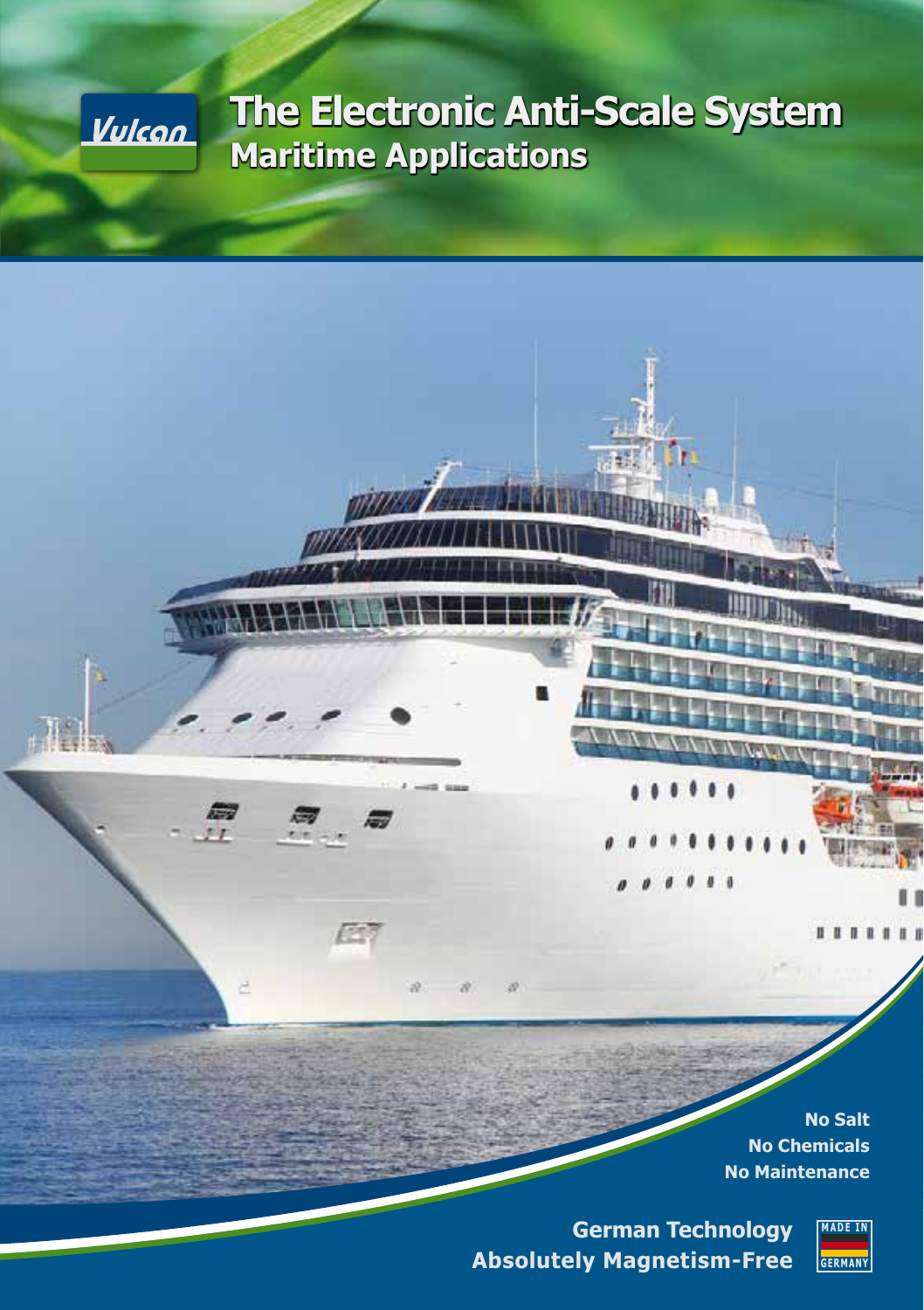

#### **Vulcan - the alternative to water softeners**

Maritime vessels carry large amounts of machinery and equipment which come in regular contact with water. Scale and rust deposits can cause fatal damage to your pumps, to the piping system, to the onboard engines and turbines - all of which can be quite costly to repair or replace.

Vulcan helps to eliminate scale and reduces cleaning and maintenance in bathrooms, toilets, kitchens, fixtures and dishware.





## **Benefiting Maritime operations by:**

- **►** Reducing scale deposits in the whole piping system
- Minimizing overall operating costs and maintenance expenses
- **►** Maximizing life of on board equipment
- **►** Eliminating the need for salt or aggressive cleaning agents
- Leaving pH levels unchanged preventing corrosion
- **►** Removing the need for salt or aggressive chemicals
- **►** Reducing hot water energy consumption





**Engines:** Vulcan controls limescale deposits in the water cooled jackets, in transfer lines or coolers. Vulcan treats scale build-up in the heat exchangers and in the heat chambers in engines.

**Ballast tanks:** Ballast water is handled easier and scale deposits are reduced.

**Wastewater:** Vulcan smooths the incrustations in all wastewater transport systems.

**Potable water:** Vulcan controls scale deposits in the desalination and works with distillation or reserve osmosis equipment.

Cruise ship (top) Cargo ship (bottom)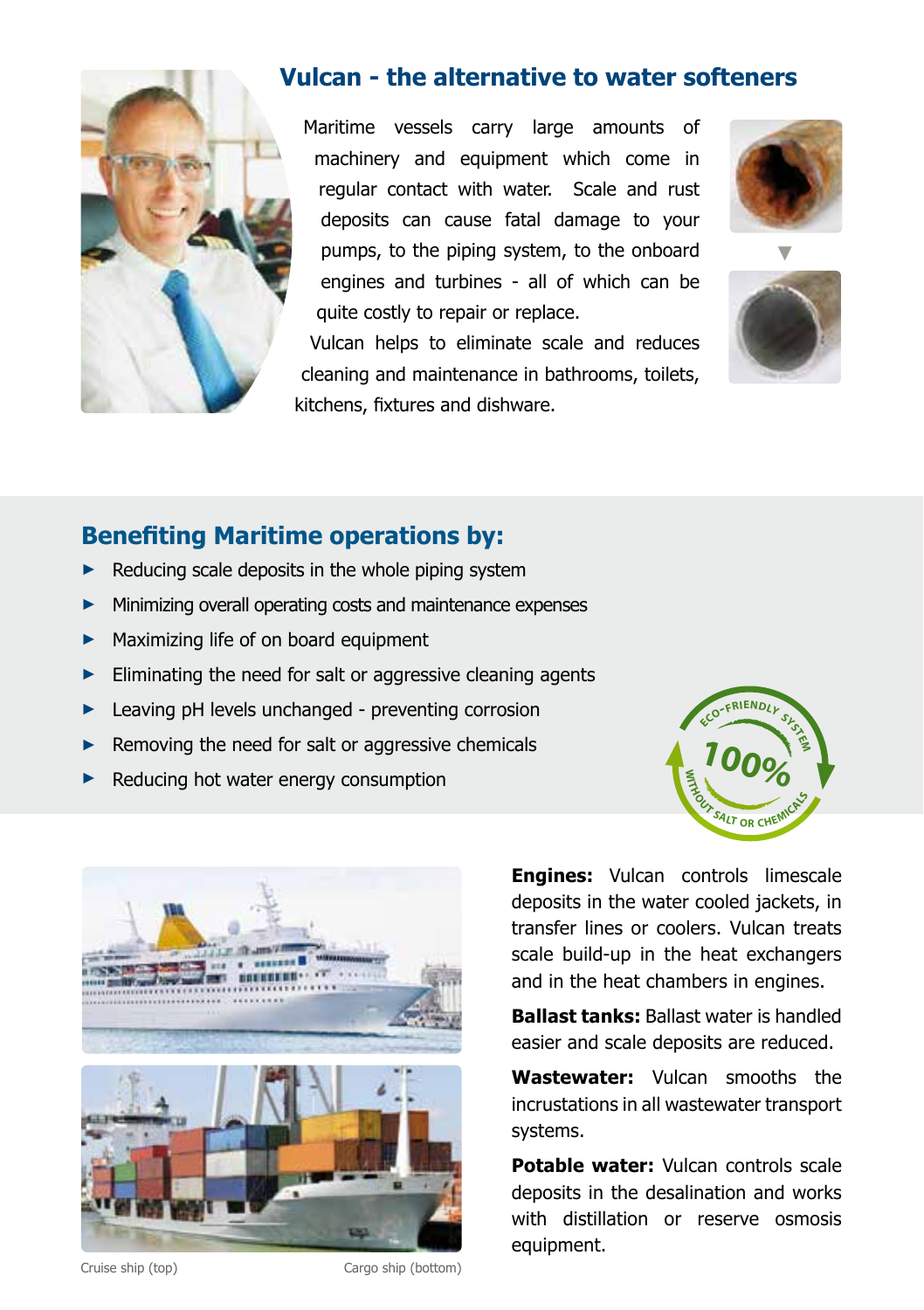

### **Application examples**

- ► Cruise ships
- Passenger ships
- ► Cargo ships
- ► Naval ships
- ► Research ships
- ► Fishing ships
- Merchant ships
- ► Yachts
- ► Ferries ...







Professional kitchen in maritime vessel

Piping systems Pumps Valves Condensers Heat exchangers Air conditioners Cooling towers **Chillers** Tanker equipment Engines Steam turbines

Potable water **Wastewater** Ballast tanks Restaurants Kitchens Sporting facilities Swimming pools **Spas** Ship hospitals **Bathrooms** Heating systems